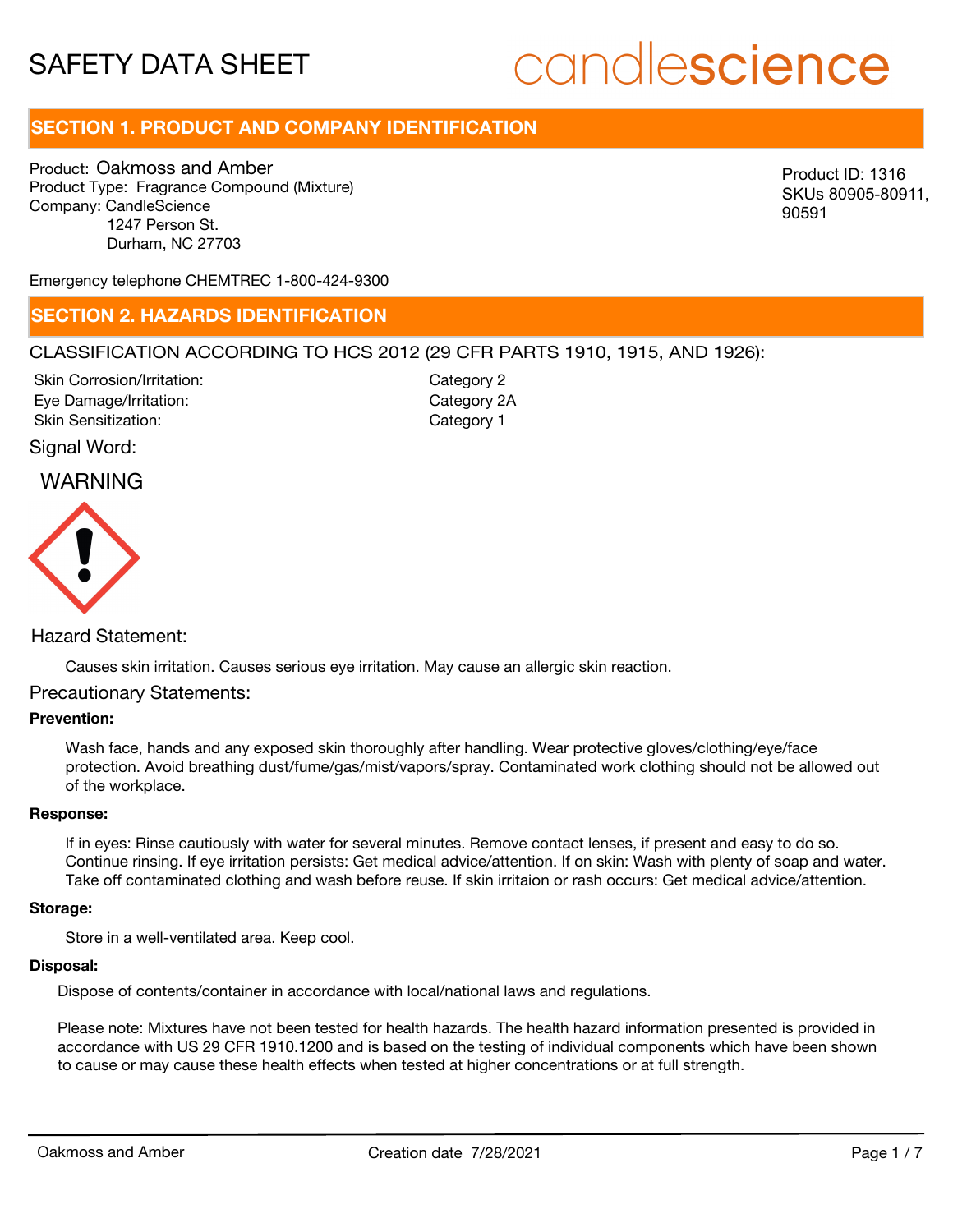# candlescience

## **SECTION 3. COMPOSITION/INFORMATION ON INGREDIENT**

| Hazardous components                                                            | CAS No.        | Weight %  |
|---------------------------------------------------------------------------------|----------------|-----------|
| 4-tert-Butyl cyclohexyl acetate                                                 | 32210-23-4     | $20 - 30$ |
| Benzyl benzoate                                                                 | $120 - 51 - 4$ | $5 - 10$  |
| Linalool                                                                        | 78-70-6        | $5 - 10$  |
| Hexyl cinnamic aldehyde                                                         | $101 - 86 - 0$ | $5 - 10$  |
| 2-acetyl-1,2,3,4,5,6,7,8-octahydro-2,3,8,8-tetra-methylnaphtalene (main isomer) | 54464-57-2     | $3 - 5$   |
| 2-tert-Butylcyclohexyl acetate                                                  | $88 - 41 - 5$  | $3 - 5$   |
| 2-ethyl-4-(2,2,3-trimethyl-1-cyclopent-3-enyl)but-2-en-1-ol                     | 28219-61-6     | $1 - 3$   |
| Trivertal                                                                       | 27939-60-2     | $1 - 3$   |
| Geraniol                                                                        | $106 - 24 - 1$ | $1 - 3$   |
| Coumarin                                                                        | $91 - 64 - 5$  | $1 - 3$   |
| Benzyl salicylate                                                               | 118-58-1       | $1 - 3$   |
| $\beta$ , $\beta$ ,3-Trimethylbenzenepropanol                                   | 103694-68-4    | $\leq$ 1  |
| Nerol                                                                           | 106-25-2       | $\leq 1$  |
| Linalyl acetate                                                                 | 115-95-7       | $\leq$ 1  |
| Citral                                                                          | 5392-40-5      | $\leq 1$  |
| Eucalyptol                                                                      | 470-82-6       | $\leq$ 1  |
| 6,7-Dihydro-1,1,2,3,3-pentamethyl-4(5H)-indanone                                | 33704-61-9     | $\leq 1$  |
| cis-3-Hexenyl salicylate                                                        | 65405-77-8     | $\leq$ 1  |
| 1-2,6,6-trimethyl-3-cyclohexen-1-yl-2-buten-1-one                               | 57378-68-4     | $\leq 1$  |
| d-Limonene                                                                      | 5989-27-5      | $\leq$ 1  |

### **SECTION 4. FIRST AID MEASURES**

#### Inhalation:

Remove casualty to fresh air and keep warm and at rest. In case of respiratory tract irritation, consult a physician.

#### Skin contact:

Change contaminated, saturated clothing. After contact with skin, wash immediately with plenty of water and soap. In case of skin reactions, consult a physician.

#### Eye contact:

In case of contact with eyes flush immediately with plenty of flowing water for 10 to 15 minutes holding eyelids apart and consult an ophthalmologist.

#### Ingestion:

If accidentally swallowed rinse the mouth with plenty of water (only if the person is conscious) and obtain immediate medical attention. Do not induce vomiting.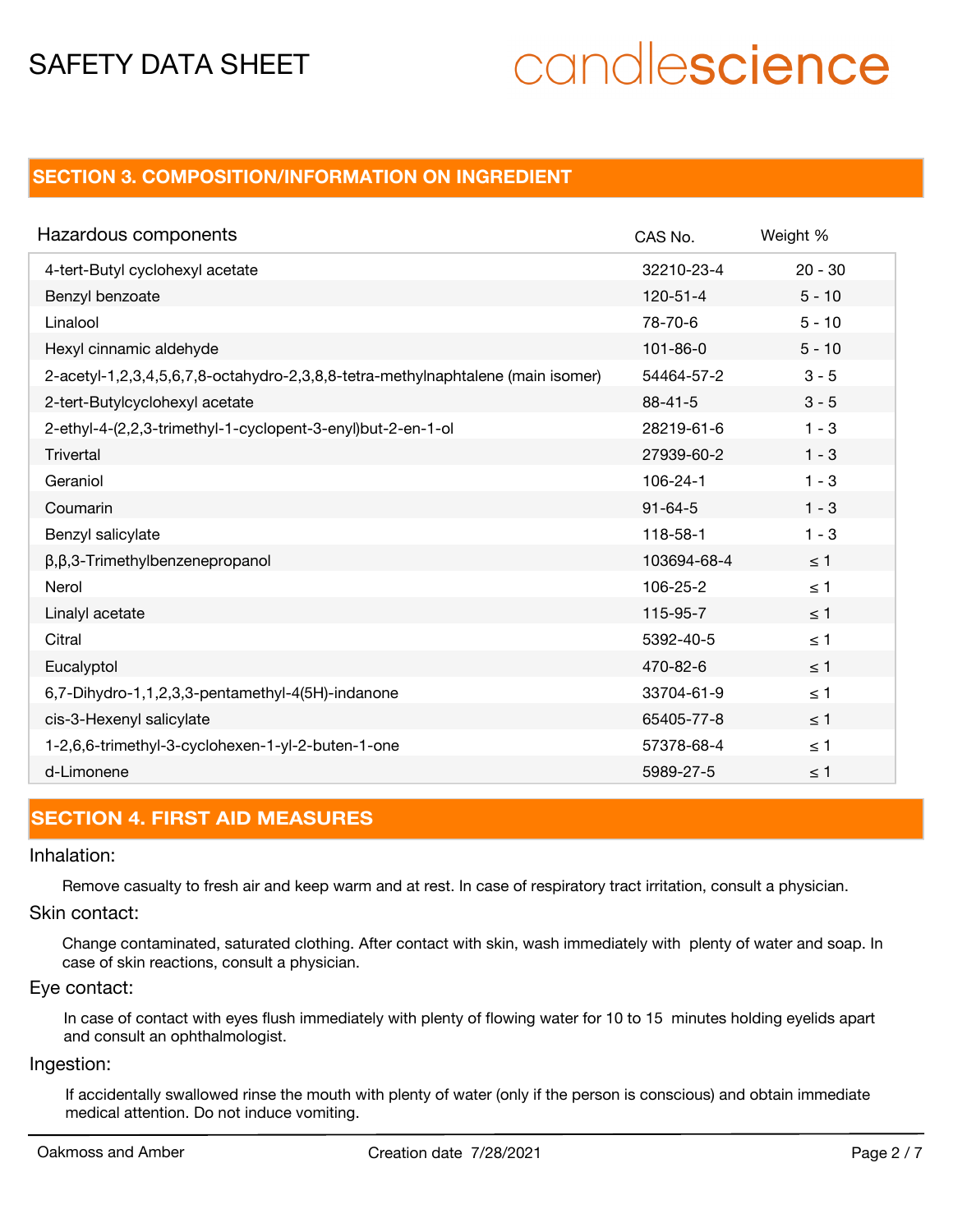# candlescience

#### Most important symptoms:

No information available.

Indication of immediate medical attention:

Treat symptomatically.

#### General information:

When in doubt or if symptoms are observed, get medical advice.

# **SECTION 5. FIREFIGHTING MEASURES**

#### Suitable extinguishing media:

Foam, carbon dioxide, or dry chemical.

#### Unsuitable extinguishing media:

Avoid use of water in extinguishing fires.

#### Specific hazards:

During fire, gases hazardous to health may be formed. Do not allow run-off from fire fighting to enter drains or water courses.

## Special fire fighting procedures:

Wear self-contained breathing apparatus for firefighting. Move containers from fire area if it can be done safely. Use water spray jet to protect personnel and to cool endangered containers.

# **SECTION 6. ACCIDENTAL RELEASE MEASURES**

#### Personal precautions, protective equipment and emergency procedures:

Evacuate personnel to safe areas. Remove all sources of ignition. Ensure adequate ventilation. Keep people away from and upwind of spill/leak. Wear appropriate protective equipment and clothing during clean-up.

#### Environmental precautions:

Do not allow to enter into soil/subsoil. Do not allow to enter into surface water or drains. Dispose of in accordance with local regulations. Local authorities should be advised if significant spillage cannot be contained.

#### Methods and materials for containment and cleaning up:

Soak up with inert absorbent material (e.g. sand, silica gel, vermiculite). Keep in suitable and closed containers for disposal. Clean contaminated floors and objects thoroughly while observing environmental regulations.

# **SECTION 7. HANDLING AND STORAGE**

#### Precautions for safe handling:

Avoid contact with skin and eyes. Avoid prolonged inhalation of vapors. Wash hands and other exposed areas with mild soap and water before eating, drinking or smoking and when leaving work. Handle in accordance with good industrial hygiene and safety practices.

#### Conditions for safe storage, including any incompatibilities:

Store in tightly closed and upright container in a cool, dry, ventilated area. Store away from light, heat, and sources of ignition.

### **SECTION 8. EXPOSURE CONTROLS/PERSONAL PROTECTION**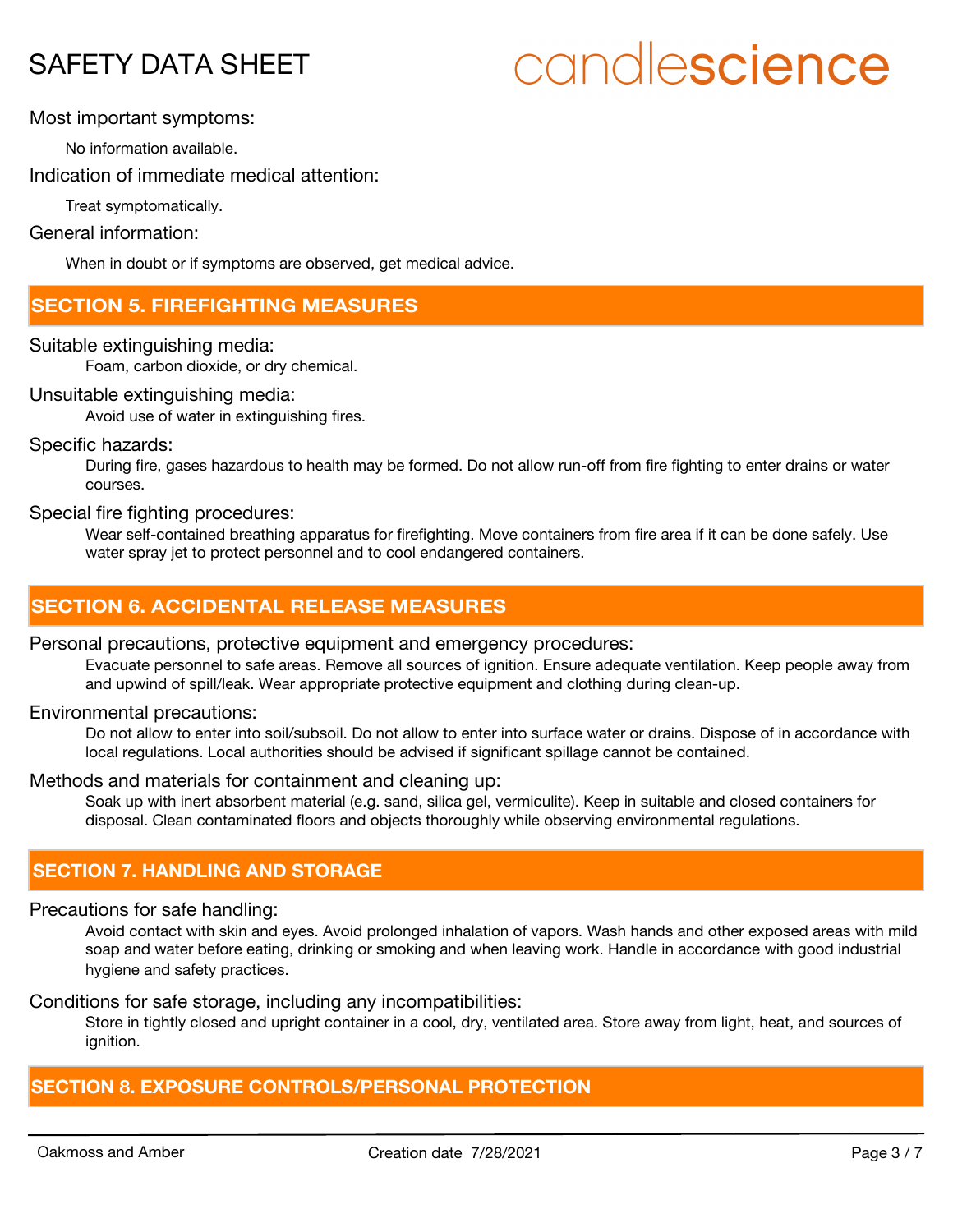# candlescience

#### Exposure Guidelines:

ACGIH: Geraniol (CAS 106-24-1) TWA 5 ppm

ACGIH: Citral (CAS 5392-40-5) TWA 5 ppm

ACGIH: d-Limonene (CAS 5989-27-5) TWA 5 ppm

## Appropriate Engineering Controls:

#### **Ventilation:**

Use engineering controls to maintain airborne levels below exposure limit requirements or guidelines. If there are no applicable exposure limit requirements or guidelines, use only with adequate ventilation. Local exhaust ventilation may be necessary for some operations.

#### Personal Protective Equipment:

#### **Eye protection:**

Ensure that eyewash stations and safety showers are close to the workstation location. Chemical resistant goggles must be worn.

#### **Hand protection:**

Wear chemical resistant gloves suitable for this material as determined by a hazard assessment. Gloves should be discarded and replaced if there is any indication of degradation or chemical breakthrough.

#### **Skin and body protection:**

Wear protective clothing suitable for this material as determined by a hazard assessment.

#### **Respiratory protection:**

Respiratory protection should be worn when workplace exposures exceed exposure limit requirements or quidelines. If there are no applicable exposure limits or guidelines, use an approved respirator where there is a potential for adverse effects, including but not limited to respiratory irritation or odor, where indicated or required by the exposure assessment. Selection of air-purifying or positive-pressure supplied air will depend on the results of the exposure assessment which includes an evaluation of the specific operations and the actual or potential airborne concentrations. The type of cartridge or filter to be used must be selected and approved for the chemical, class, or classes of chemicals likely to be encountered in the workplace. For emergency conditions, use an approved positive-pressure self-contained breathing apparatus.

#### **General hygiene considerations:**

Handle in accordance with good industrial hygiene and safety practice. Remove contaminated clothing and protective equipment before entering eating areas. Wash hands before breaks and immediately after handling the product.

# **SECTION 9. PHYSICAL AND CHEMICAL PROPERTIES**

| Appearance:     | Liquid                        |  |
|-----------------|-------------------------------|--|
| Color:          | Light yellow to yellow        |  |
| Odor:           | Characteristic                |  |
| Odor threshold: | N/a                           |  |
| pH:             | N/A                           |  |
| Melting point:  | N/A                           |  |
| Boiling point:  | N/A                           |  |
| Flashpoint:     | 97.8 $\degree$ C<br>°F<br>208 |  |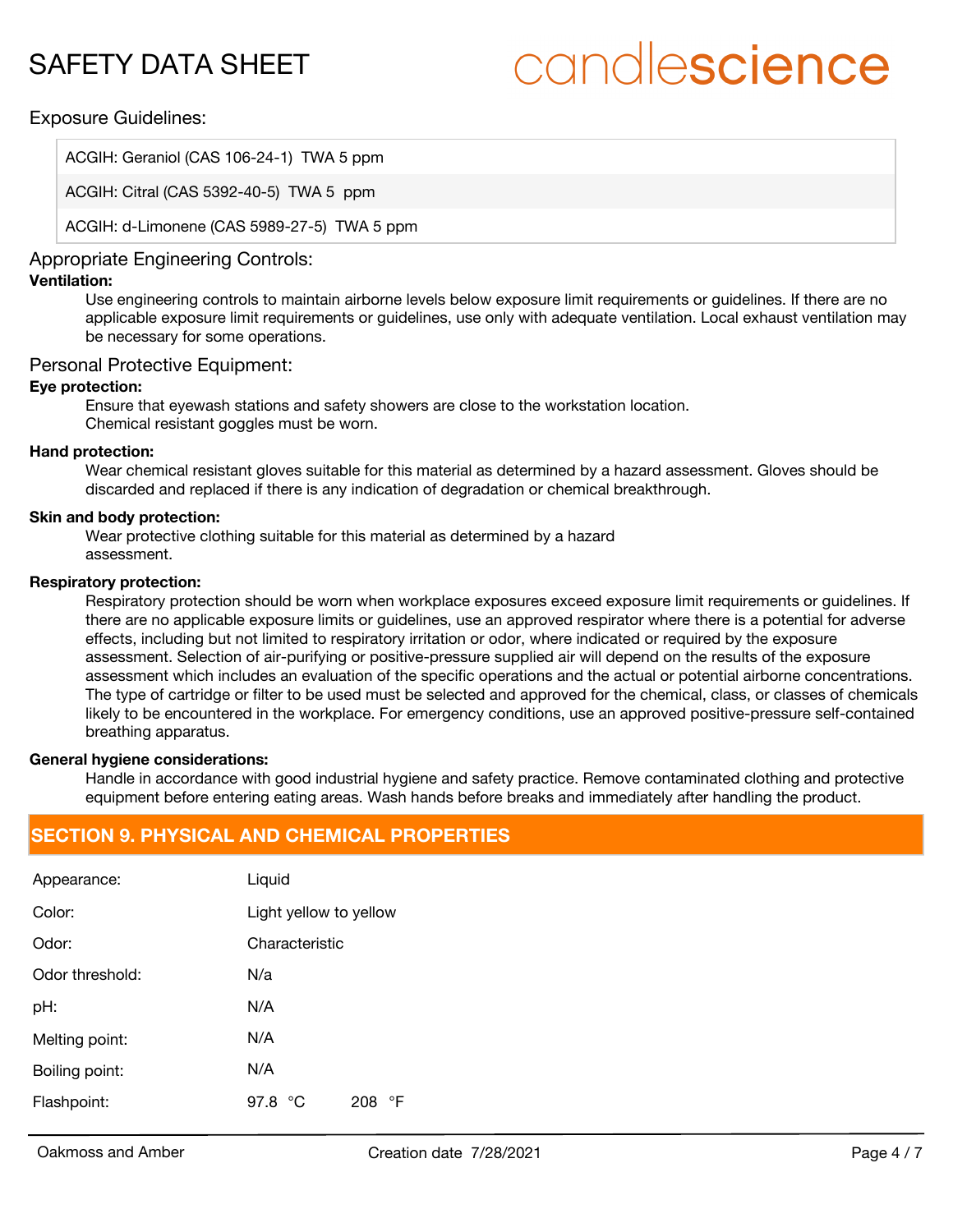# candlescience

| Evaporation Rate (Butyl Acetate = 1):         | N/A                          |
|-----------------------------------------------|------------------------------|
| Flammability (solid, gas):                    | N/A                          |
| Upper lower flammability or explosive limits: | N/A                          |
| Vapor density (Air=1):                        | N/A                          |
| Vapor pressure:                               | 0.045 mmHg@20°C (calculated) |
| Specific gravity (H2O=1):                     | 0.9340 - 0.9440              |
| Solubility in water:                          | N/A                          |
| Solubility in other solvents:                 | N/A                          |
| Partition coefficient: n-octanol/water:       | N/A                          |
| Auto-ignition temperature:                    | N/A                          |
| Decomposition temperature:                    | N/A                          |
| Kinematic viscosity:                          | N/A                          |
| Dynamic viscosity:                            | N/A                          |
| Explosive properties:                         | N/A                          |
| Oxidizing properties:                         | N/A                          |
| Refractive index:                             | N/A                          |

# **SECTION 10. STABILITY AND REACTIVITY**

#### **Chemical stability:**

The product is stable and non-reactive under normal conditions of use, storage and transport.

#### **Possibility of hazardous reactions:**

Material is stable under normal conditions.

#### **Conditions to avoid:**

Heat, flames and sparks. Temperature extremes and direct sunlight.

#### **Incompatible materials:**

Strong oxidizing agents. Strong acids. Strong Bases.

#### **Hazardous decomposition products:**

No hazardous decomposition products are known.

# **SECTION 11. TOXICOLOGICAL INFORMATION**

### **Acute oral toxicity:**

N/A

#### **Acute dermal toxicity:**

5068 mg/kg

### **Acute inhalation toxicity:**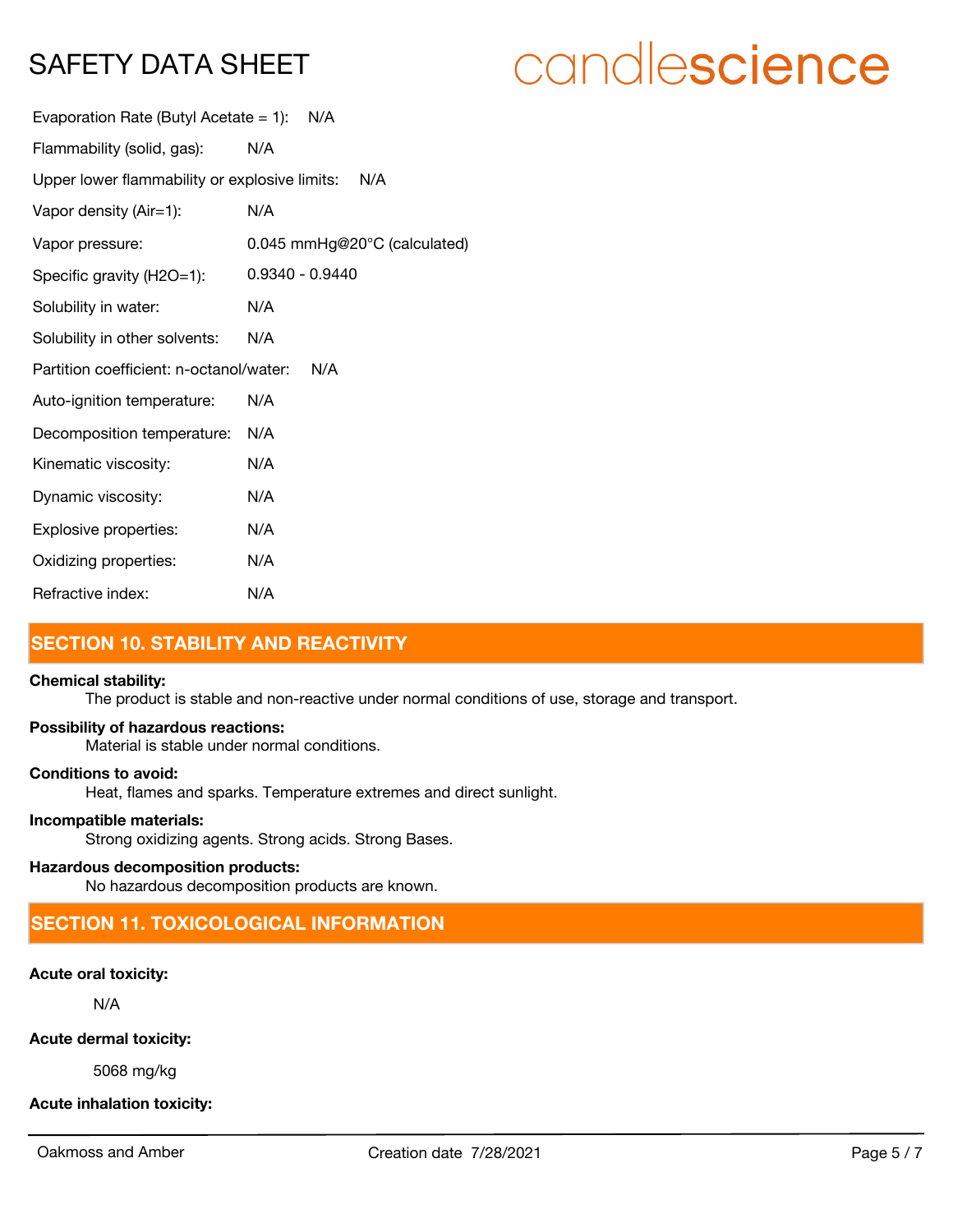# candlescience

N/A

**Skin corrosion/irritation:**

N/A

**Serious eye damage/eye irritation:**

N/A

**Respiratory or skin sensitization:**

N/A

#### **Mutagenicity:**

N/A

#### **Reproductive toxicity:**

N/A

#### **Carcinogenicity:**

This product does not contain any carcinogens or potential carcinogens as listed by OSHA, IARC or NTP

Please note: Mixtures have not been tested for health hazards. The health hazard information presented is provided in accordance with US 29 CFR 1910.1200 and is based on the testing of individual components which have been shown to cause or may cause these health effects when tested at higher concentrations or at full strength.

# **SECTION 12. ECOLOGICAL INFORMATION**

#### **Ecotoxicity:**

Toxic to aquatic life with long lasting effects.

#### **Persistence and Degradability:**

N/A

#### **Bioaccumulation:**

N/A

#### **Other Adverse Effects:**

N/A

# **SECTION 13. DISPOSAL CONSIDERATIONS**

### **Disposal instructions:**

Collect and reclaim or dispose in sealed containers at licensed waste disposal site. Do not allow this material to drain into sewers/water supplies. Do not contaminate ponds, waterways or ditches with chemical or used container. Dispose of contents/container in accordance with local/regional/national/international regulations.

### **Local disposal regulations:**

Dispose in accordance with all applicable regulations.

### **Hazardous waste code:**

The waste code should be assigned in discussion between the user, the producer and the waste disposal company.

# **Waste from residues/unused products:**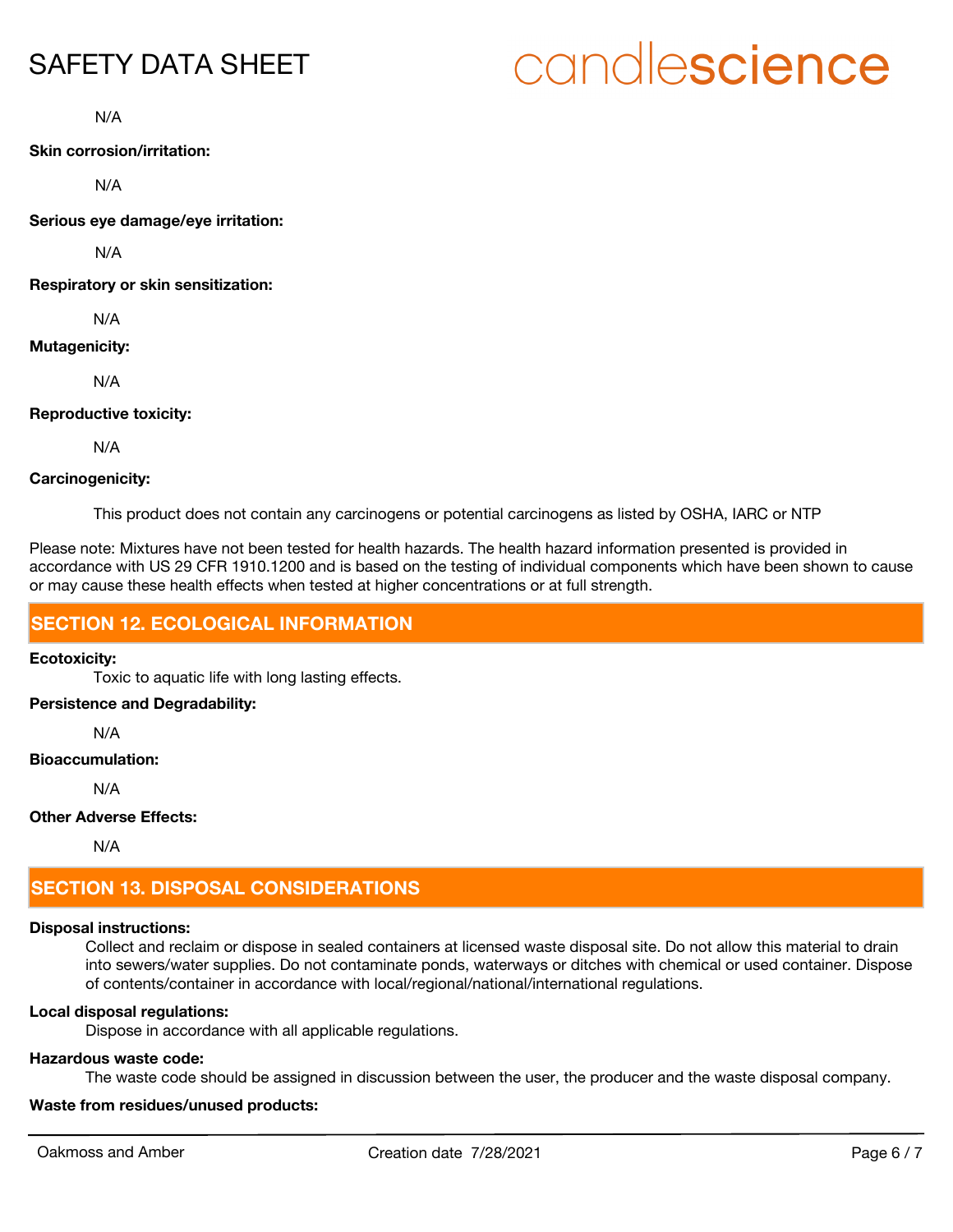

# candlescience

Dispose of in accordance with local regulations. Empty containers or liners may retain some product residues. This material and its container must be disposed of in a safe manner.

#### **Contaminated packaging:**

Since emptied containers may retain product residue, follow label warnings even after container is emptied. Empty containers should be taken to an approved waste handling site for recycling or disposal.

| <b>SECTION 14. TRANSPORT INFORMATION</b> |                                                                                                         |  |
|------------------------------------------|---------------------------------------------------------------------------------------------------------|--|
| <b>IATA UN Number:</b>                   | 3082                                                                                                    |  |
| <b>IATA UN Proper Shipping Name:</b>     | Environmentally hazardous substance, liquid n.o.s. (BENZYL BENZOATE AND.<br>alpha.-hexylcinnamaldehyde) |  |
| <b>IATA Transport Hazard Class:</b>      | 9                                                                                                       |  |
| <b>IATA Packing group:</b>               | $\mathbf{III}$                                                                                          |  |
| <b>IATA Environmental Hazards:</b>       | N/A                                                                                                     |  |
| <b>IATA ERG Codes:</b>                   | N/A                                                                                                     |  |
| <b>IATA Special Precautions:</b>         | N/A                                                                                                     |  |
| <b>IATA Other Information:</b>           | N/A                                                                                                     |  |
| <b>IMDG UN Number:</b>                   | 3082                                                                                                    |  |
| <b>IMDG UN Proper Shipping Name:</b>     | Environmentally hazardous substance, liquid n.o.s. (BENZYL BENZOATE AND.<br>alpha.-hexylcinnamaldehyde) |  |
| <b>IMDG Transport Hazard Class:</b>      | 9                                                                                                       |  |
| <b>IMDG Packing Group:</b>               | $\mathbf{III}$                                                                                          |  |
| <b>IMDG Environmental Hazards:</b>       | N/A                                                                                                     |  |
| <b>IMDG EMS:</b>                         | N/A                                                                                                     |  |
| <b>IMDG Special Precautions:</b>         | N/A                                                                                                     |  |
| <b>IMDG Transport in Bulk:</b>           | N/A                                                                                                     |  |

## **SECTION 15. REGULATORY INFORMATION**

#### **TSCA:**

All components of this product are listed or excluded from listing on the TSCA inventory.

# **SECTION 16. OTHER INFORMATION**

The information and recommendations contained in this data sheet represent, to the best of CandleScience's knowledge and belief, an accurate and reliable representation as the known data for this material. Since the conditions for use, handling, storage and disposal of this product are beyond CandleScience's control, it is the user's responsibility both to determine safe conditions for use of this product and to assume liability for loss, injury, damage or expense arising out of the product's improper use. No warranty, expressed or implied, regarding the product described herein shall be created by or inferred from any statement or omission in this SDS. Various government agencies (e.g. DOT, EPA, FDA) may have specific regulations concerning the transportation, handling, storage, use or disposal of this product, which may not be reflected in this SDS. The user should